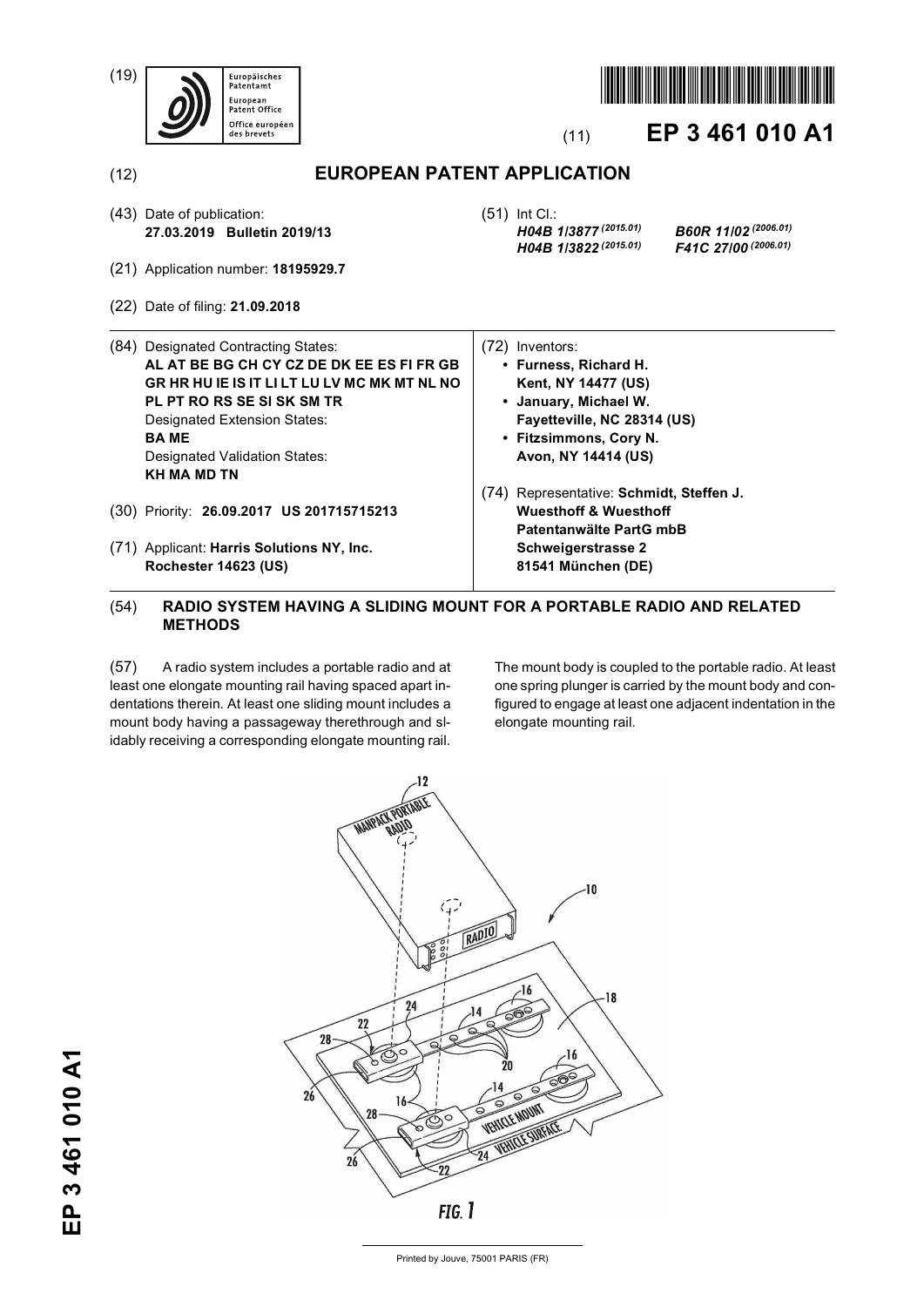radio.

#### **Description**

#### **Field of the Invention**

**[0001]** The present invention relates to the field of radio systems, and more particularly, to a radio system having a portable radio received on a mounting rail and related methods.

#### **Background of the Invention**

**[0002]** Portable radios are often used in harsh environments, and in some settings, users mount their radios on vehicles or other locations with radio mounting systems that are cumbersome, prone to vibration, and make adjustment and removal of the portable radios difficult. These portable radios may be larger radios, such as a manpack portable radio, or the smaller handheld portable radios. Although some conventional radio mounting systems for vehicles or other locations may protect the radio from harsh environments and lessen vibration once attached, however, the portable radio may be difficult to move into a desired position for flexibility and allow ready removal. Some portable radio mounting systems are time-consuming and cumbersome to install and require specialized tools or thumbscrews to mount a portable radio onto a vehicle, and in some cases, even on a protective vest worn by the user. These types of radio mounting systems pose technical drawbacks because they do not allow a portable radio to be easily mounted and removed quickly such as on a vehicle subject to vibration or at similar locations where the portable radio may have to be positioned for ready access while also permitting easy removal.

#### **Summary of the Invention**

**[0003]** A radio system comprises a portable radio and at least one elongate mounting rail having a plurality of spaced apart indentations therein. At least one sliding mount comprises a mount body having a passageway therethrough slidably receiving a corresponding elongate mounting rail, and coupled to the portable radio. At least one spring plunger is carried by the mount body and configured to engage at least one adjacent indentation in the elongate mounting rail.

**[0004]** The radio system may further comprise a locking device carried by the mount body. The locking device may comprise a lock body coupled to the mount body at an end thereof, a manual actuating member carried by the lock body, and a locking pin carried by the lock body and moveable between locked and unlocked positions responsive to the manual actuating member. The locking device may further comprise a worm gear arrangement coupling the manual actuating member and the locking pin. The at least one spring plunger may comprise a housing having an end opening and an interior cavity coupled thereto, a ball moveable within the cavity, and a spring

biasing the ball to an extended position exposed at the end opening of the housing. The at least one spring plunger may comprise three spring plungers arranged in spaced relation. A vehicle mount may carry the at least one elongate mounting rail. The portable radio may comprise a manpack portable radio or a handheld portable

**[0005]** In yet another example, a sliding mount for an elongate mounting rail has a plurality of spaced apart

*10* indentations therein and comprises a mount body having a passageway therethrough slidably receiving the elongate mounting rail, and coupled to the portable radio, and at least one spring ball plunger carried by the mount body and configured to engage at least one adjacent indenta-

*15* tion in the elongate mounting rail. The spring ball plunger comprises a housing having an end opening and an interior cavity coupled thereto, a ball moveable within the cavity, and a spring biasing the ball to an extended position exposed at the end opening of the housing.

*20* **[0006]** A locking device may be carried by the mount body. The locking device may comprise a lock body coupled to the mount body at an end thereof, a manual actuating member carried by the lock body, and a locking pin carried by the lock body and moveable between

*25 30* locked and unlocked positions responsive to the manual actuating member. The locking device may further comprise a worm gear arrangement coupling the manual actuating member and the locking pin. The at least one spring ball plunger may comprise three spring ball plungers arranged in spaced relation.

**[0007]** A method of mounting a portable radio to at least one elongate mounting rail having a plurality of spaced apart indentations therein comprises slidably positioning at least one sliding mount along the at least one elongate

*35 40* mounting rail. The at least one sliding mount comprises a mount body having a passageway therethrough slidably receiving the corresponding elongate mounting rail, and coupled to the portable radio, and at least one spring plunger carried by the mount body and configured to engage at least one adjacent indentation in the elongate mounting rail.

#### **Description of the Drawings**

- *45* **[0008]** Other features and advantages will become apparent from the detailed description which follows, when considered in light of the accompanying drawings in which:
- *50* FIG. 1 is an exploded perspective view of the radio system having a portable radio coupled to an elongate mounting rail in accordance with a non-limiting example.

FIG. 2 is a top perspective view of the sliding mount slidably receiving a corresponding elongate mounting rail as shown in FIG. 1.

FIG. 3 is a bottom perspective view of the sliding mount receiving the corresponding elongate mount-

*55*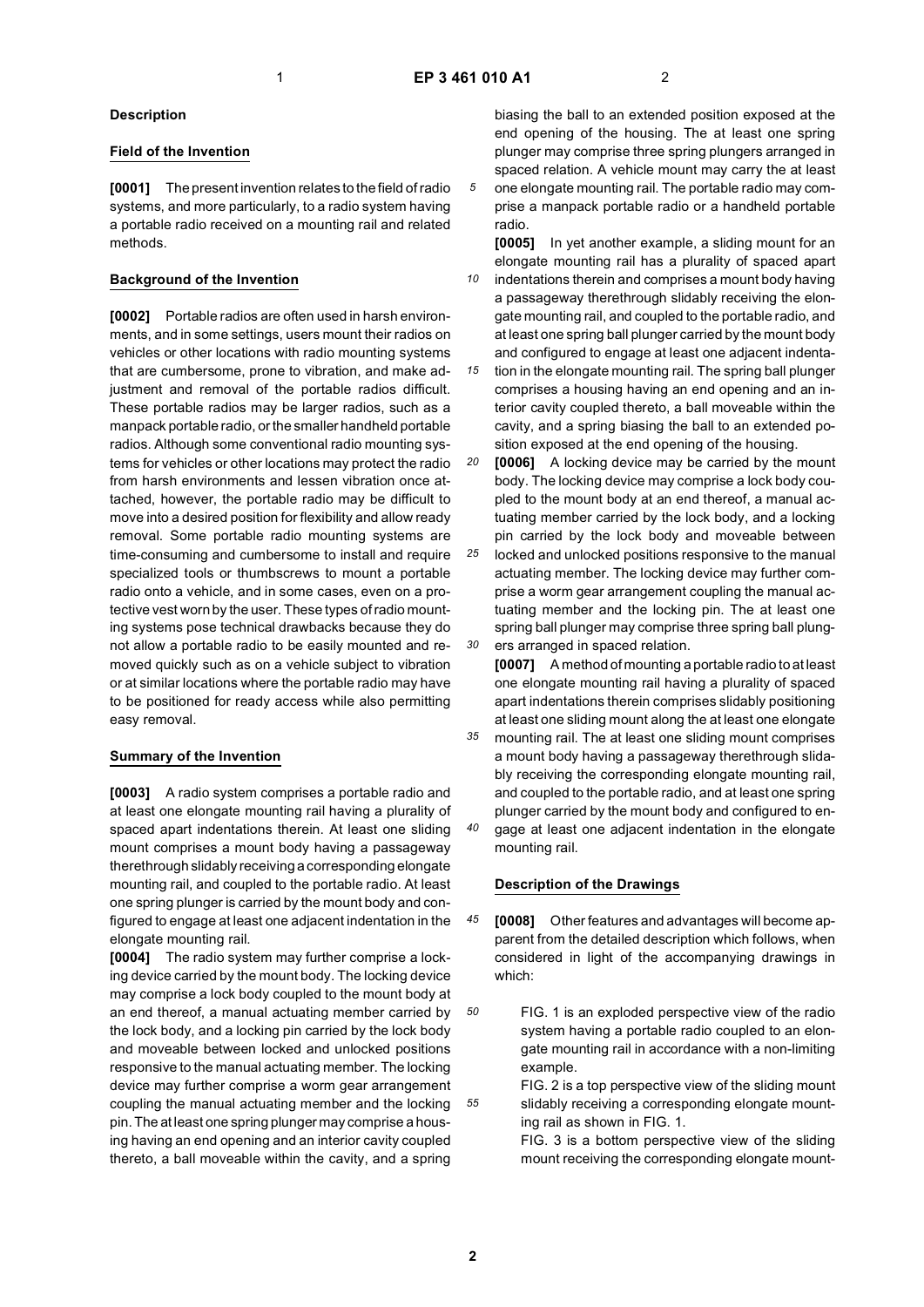*30*

*35*

*40*

ing rail as shown in FIG. 1.

FIG. 4 is an end view of the radio system showing a handheld portable radio connected to the sliding mount in accordance with a non-limiting example.

FIG. 5 is a top perspective view of the sliding mount as shown in FIG. 4.

FIG. 6 is a bottom perspective view of the sliding mount as shown in FIG. 4.

FIG. 7 is a sectional view of a ball spring plunger as shown in FIG. 4.

FIG. 8 is a top perspective view of another embodiment of the sliding mount in accordance with a nonlimiting example.

FIG. 9 is a bottom perspective view of the sliding mount as shown in FIG. 8.

#### **Detailed Description**

**[0009]** The present description is made with reference to the accompanying drawings, in which exemplary embodiments are shown. However, many different embodiments may be used, and thus, the description should not be construed as limited to the particular embodiments set forth herein. Rather, these embodiments are provided so that this disclosure will be thorough and complete. Like numbers refer to like elements throughout, and prime notation is used to indicate similar elements in different embodiments.

**[0010]** The radio system permits a portable radio such as a handheld portable radio or a manpack portable radio, for example, such as manufactured by Harris Corporation of Melbourne, Florida, to be coupled to a mount body as part of a sliding mount that receives a corresponding elongate mounting rail. No tools are required to mount or position the portable radio on the elongate mounting rail because it slides and locks in place via an appropriate locking device. The sliding mount may also be configured to fit a mounting rail such as the standard Picatinny rail also known as the MIL-STV-1913 rail and the Standardization Agreement 2324 rail, which of course, may also mount other devices such as flashlights and laser sights. **[0011]** Referring now to FIG. 1, there is illustrated the radio system indicated generally at **10** that includes a portable radio **12,** which in this example is a manpack portable radio. Two elongate mounting rails **14** are supported via shock absorbers **16** on a vehicle mount **18,** which in turn, is mounted on a vehicle surface **20.** Each elongate mounting rail **14** includes a plurality of linearly aligned, spaced apart indentations **20,** also shown in FIGS. 2 and 3, and in this example are formed as through holes, but could be formed as small recesses and not extend through the elongate mounting rail **14.** The portable radio **12** is coupled to a sliding mount indicated generally at **22** and includes a mount body **24** having a passageway **26** therethrough as best shown in FIGS. 5 and 6. The passageway **26** receives the corresponding elongate mounting rail **14** so that each mount body **24** is slidable on the corresponding elongate mounting rail. Re-

ferring to FIG. 4, instead of supporting a manpack radio coupled to two mount bodies **24** as shown in FIG. 1, a handheld portable radio **12a** in this example is coupled to only one mount body **24** that receives in its passageway **26** an elongate mounting rail **14**.

**[0012]** The passageway **26** in the sliding mount **22** is preferably formed in an obround configuration, however, it is possible to form it in other configurations. In the example of FIGS. 5 and 6, the passageway **26** may be

*10* formed in a specific dovetail configuration to receive an elongate mounting rail **14** that is configured as a conventional Picatinny style mounting rail, allowing the mount body **24** to slide over the sharper edges of existing Picatinny rails. The mount body **24** and corresponding elon-

*15* gate mounting rail **14** can be formed of many different materials, including plastic or metal. The indentations **20** may be drilled or molded as through holes or recesses depending on the techniques used to manufacture the elongate mounting rail.

*20* **[0013]** Each sliding mount **22** includes at least one spring plunger **28** carried by the mount body **24** and configured to engage at least one adjacent indentation **20** in the elongate mounting rail **14**. In the example shown in FIGS. 1-6, each mount body **24** includes three linearly

*25* spaced spring plungers **28**, which are received in orifices formed in the respective mount body.

**[0014]** Referring now to FIG. 7, each spring plunger **28** includes a housing **30** formed preferably of a metallic material and having an opening **32** and an interior cavity **34** coupled thereto. The housing **30** is configured in its outer dimension to fit within an orifice and may include an O-ring **31** to aid in securing the housing within an orifice or be configured as a press fit. A ball **36** formed preferably of a metallic material is movable within the cavity **34** and a spring biases **38** the ball into an extended

position exposed at the end opening of the housing **30** as also shown in FIG. 6. Depending on the number of spring plungers **28** carried by a mount body **24**, the retaining force generated by the sliding mount **22** on the corresponding elongate mounting rail **14** can vary. For example, when three spring plungers **28** are arranged in spaced linear relation as illustrated, the sliding mount **22**

*45* will be retained with a greater amount of force on the corresponding elongate mounting rail **14** and be more secure. This may be advantageous in some environments where vibration or shock are present, such as imparted by a moving vehicle. In that high vibration situa-

*50* tion, the sliding mount **22** having the portable radio **12** connected thereto may slide off the corresponding elongate mounting rail **14** if only one spring plunger was employed. If less retaining force is desired, however, then

a fewer number of spring plungers **28** could be used. **[0015]** Referring now to FIGS. 8 and 9, the mount body may carry a locking device illustrated generally at **40'**. The illustrated locking device **40'** includes a lock body **42'** coupled to the mount body **24'** at an end thereof and a manual actuating member **44'** carried by the lock body. A locking pin **46'** is carried by the lock body **42'** and mov-

*55*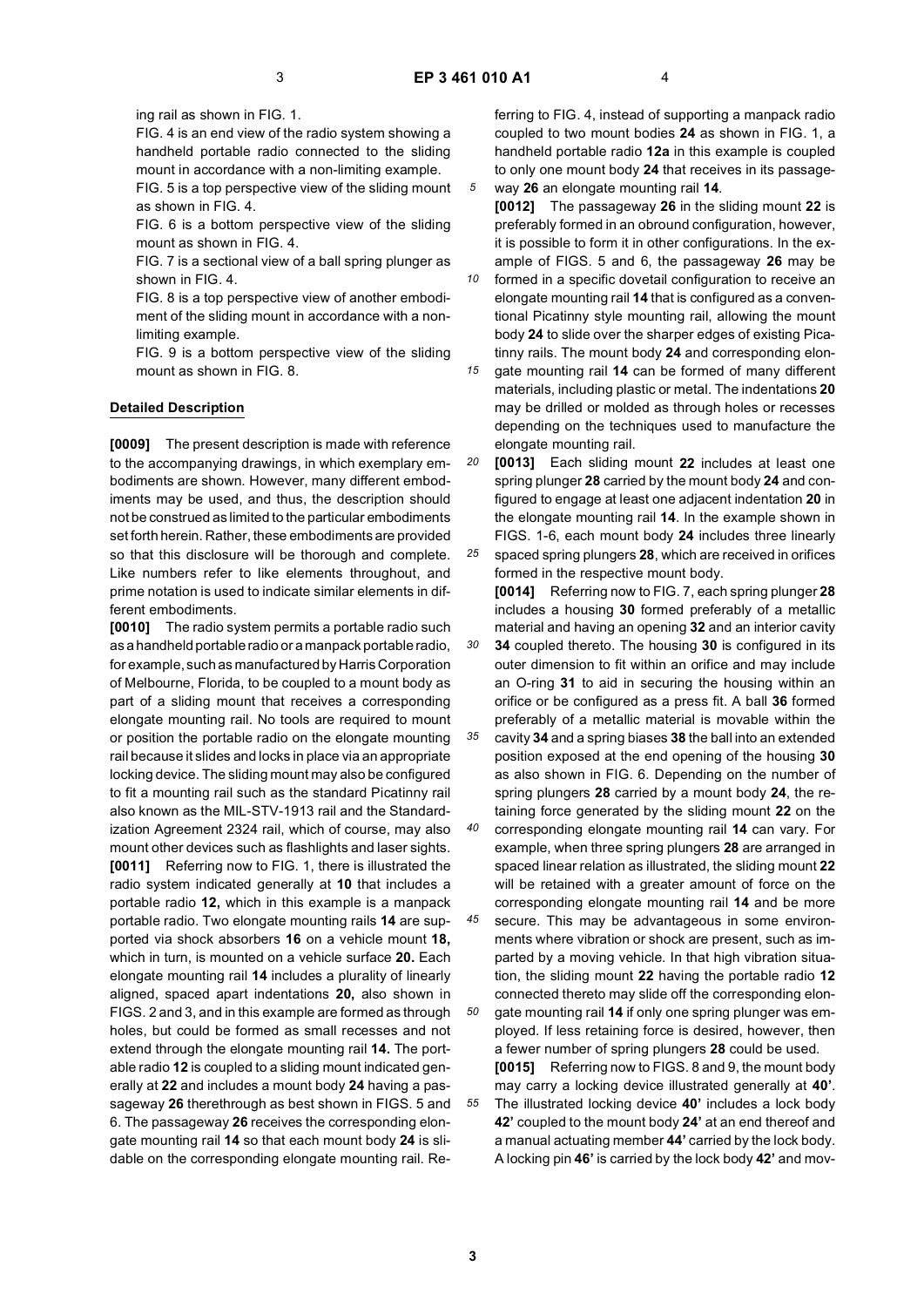*10*

*15*

*20*

*25*

*30*

*35*

*40*

*45*

*50*

*55*

able between locked and unlocked positions responsive to the manual actuating member **44'.** In an example, the locking device **40'** includes a worm gear arrangement **48'** coupling the manual actuating member **44'** and the locking pin **46'**. In this example, the manual actuating member **44'** is formed as a rod extending traverse through the lock body **42'** and includes a toothed surface that engages the worm gear arrangement **48'** similar to a rack and pinion arrangement. By pressing the manual activating member **48'** and in this example, the rod in one direction, the worm gear arrangement **48'** is rotated slightly to move the locking pin **46'** into a locked or unlocked position where the locking pin engages an indentation **20'** in the mounting rail **14'**. Other locking device designs may be used, including quick release pins that engage an indentation **20'** or a cam driven mechanism. **[0016]** Alternative designs for the radio system **10** than those illustrated may be used. For example, the corresponding elongate mounting rail **14** may be shortened to a few inches and include a pivotally mounted attachment leg (not shown) that may be spring biased to permit the shortened elongate mounting rail **14** to be attached to a vest for temporary securement. A handheld portable radio may be mounted onto the sliding mount **22** that receives the shortened elongate mounting rail **14** having about the same length as the sliding mount **22**. In this shortened version, the mounting rail **14** may be inserted within a vest pocket and held therein by the pivotally mounted attachment leg to hold the radio in a temporary position so that it may be quickly grasped. The attachment leg may be removable from the elongate mounting rail **14** to allow the mounting rail to be secured on another surface, such as a vehicle mount. In yet another example, it may be possible to attach a drive mechanism (not shown), such as an electric motor, to the side of an elongate mounting rail **14** and drive via an appropriate drive transmission the sliding mount **22** into a preferred position on the elongate mounting rail.

**[0017]** A method of mounting the portable radio **12** to at least one elongate mounting rail **14** having a plurality of spaced apart indentations **20** therein is provided by slidably positioning at least one sliding mount **22** along the at least one elongate mounting rail. The at least one sliding mount **22** includes a mount body **24** having a passageway **26** therethrough slidably receiving the corresponding elongate mounting rail **26** and coupled to the portable radio **12**. At least one spring plunger is carried by the mount body **24** and configured to engage at least one adjacent indentation **20** in the corresponding elongate mounting rail **14**.

**[0018]** Many modifications and other embodiments of the invention will come to the mind of one skilled in the art having the benefit of the teachings presented in the foregoing descriptions and the associated drawings. Therefore, it is understood that the invention is not to be limited to the specific embodiments disclosed, and that modifications and embodiments are intended to be included within the scope of the appended claims.

### **Claims**

**1.** A radio system comprising:

a portable radio; at least one elongate mounting rail having a plurality of spaced apart indentations therein; and at least one sliding mount comprising a mount body having a passageway therethrough slidably receiving a corresponding elongate mounting rail, and coupled to said portable radio, and at least one spring plunger carried by said mount body and configured to engage at least one adjacent indentation in said corresponding elongate mounting rail.

- **2.** The radio system according to claim 1 further comprising a locking device carried by said mount body to lock said mount body to said corresponding elongate mounting rail.
- **3.** The radio system according to claim 2 wherein said locking device comprises:

a lock body coupled to said mount body at an end thereof;

a manual actuating member carried by said lock body; and

a locking pin carried by said lock body and moveable between locked and unlocked positions responsive to said manual actuating member.

- **4.** The radio system according to claim 3 wherein said locking device further comprises a worm gear arrangement coupling said manual actuating member and said locking pin.
- **5.** The radio system according to claim 1 wherein said at least one spring plunger comprises:

a housing having an end opening and an interior cavity coupled thereto; a ball moveable within the cavity; and a spring biasing said ball to an extended position exposed at the end opening of said housing.

**6.** A sliding mount for an elongate mounting rail having a plurality of spaced apart indentations therein and comprising:

> a mount body having a passageway therethrough slidably receiving the elongate mounting rail, and coupled to said portable radio; and at least one spring ball plunger carried by said mount body and configured to engage at least one adjacent indentation in the elongate mounting rail;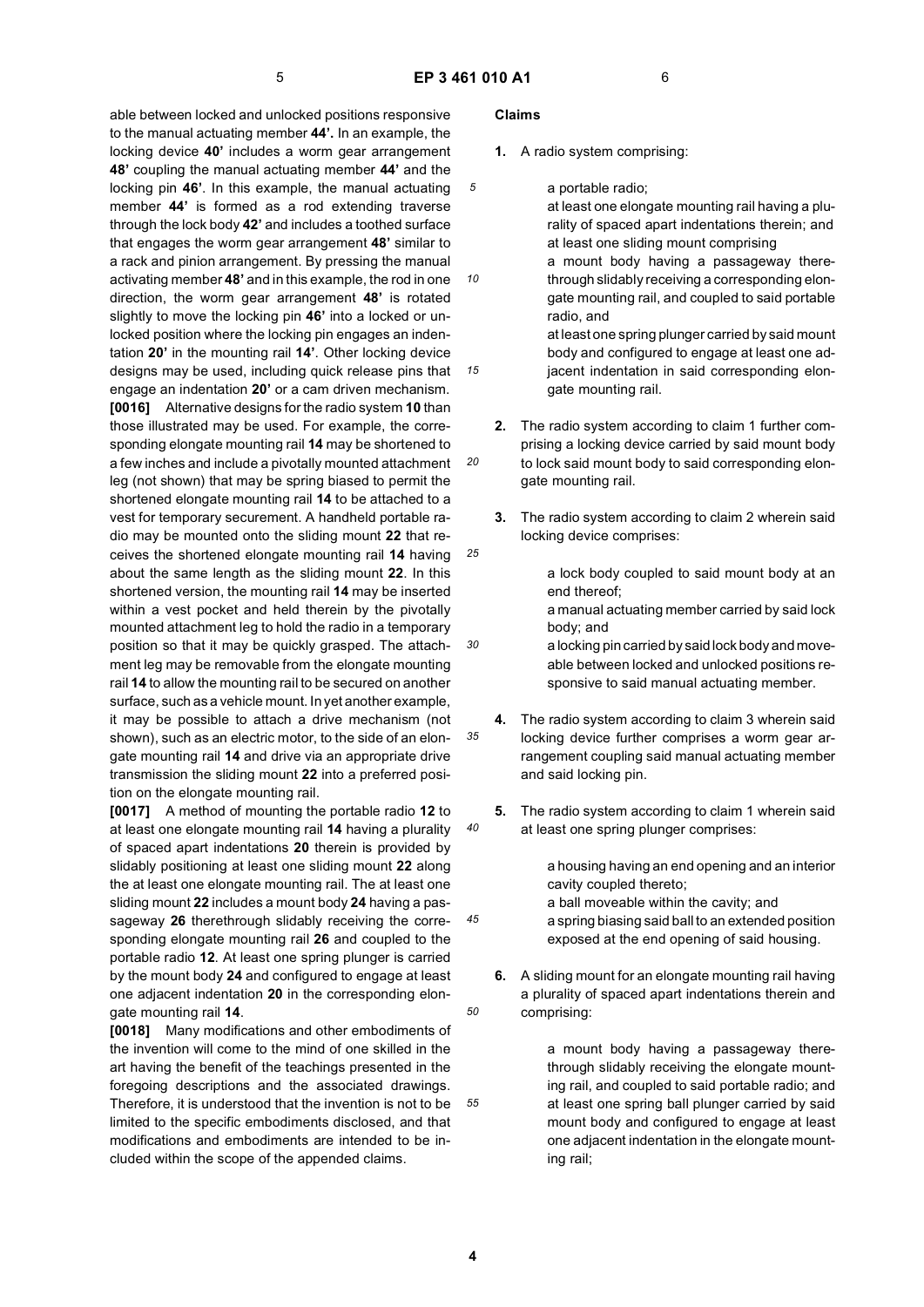said spring ball plunger comprising a housing having an end opening and an interior cavity coupled thereto, a ball moveable within the cavity, and a spring biasing said ball to an extended position exposed at the end opening of said housing.

- *10* **7.** The sliding mount according to claim 6 further comprising a locking device carried by said mount body to lock said mount body to said corresponding elongate mounting rail.
- **8.** The sliding mount according to claim 7 wherein said locking device comprises:

*15*

*20*

a lock body coupled to said mount body at an end thereof; a manual actuating member carried by said lock

body; and a locking pin carried by said lock body and move-

able between locked and unlocked positions responsive to said manual actuating member.

- *25* **9.** The sliding mount according to claim 8 wherein said locking device further comprises a worm gear arrangement coupling said manual actuating member and said locking pin.
- *30* **10.** The sliding mount according to claim 6 wherein said at least one spring ball plunger comprises three spring ball plungers arranged in spaced relation.

*40*

*45*

*50*

*55*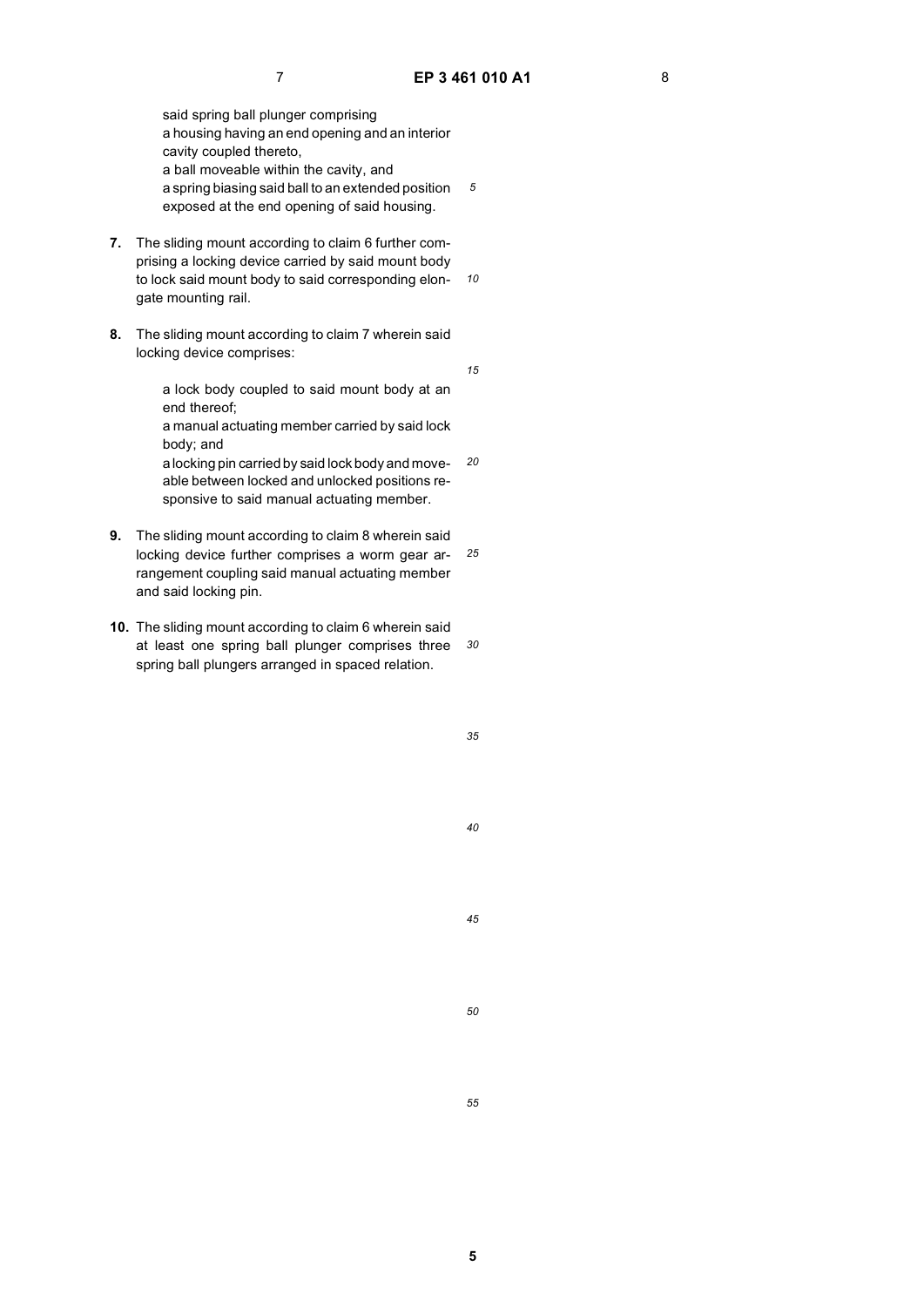

FIG. T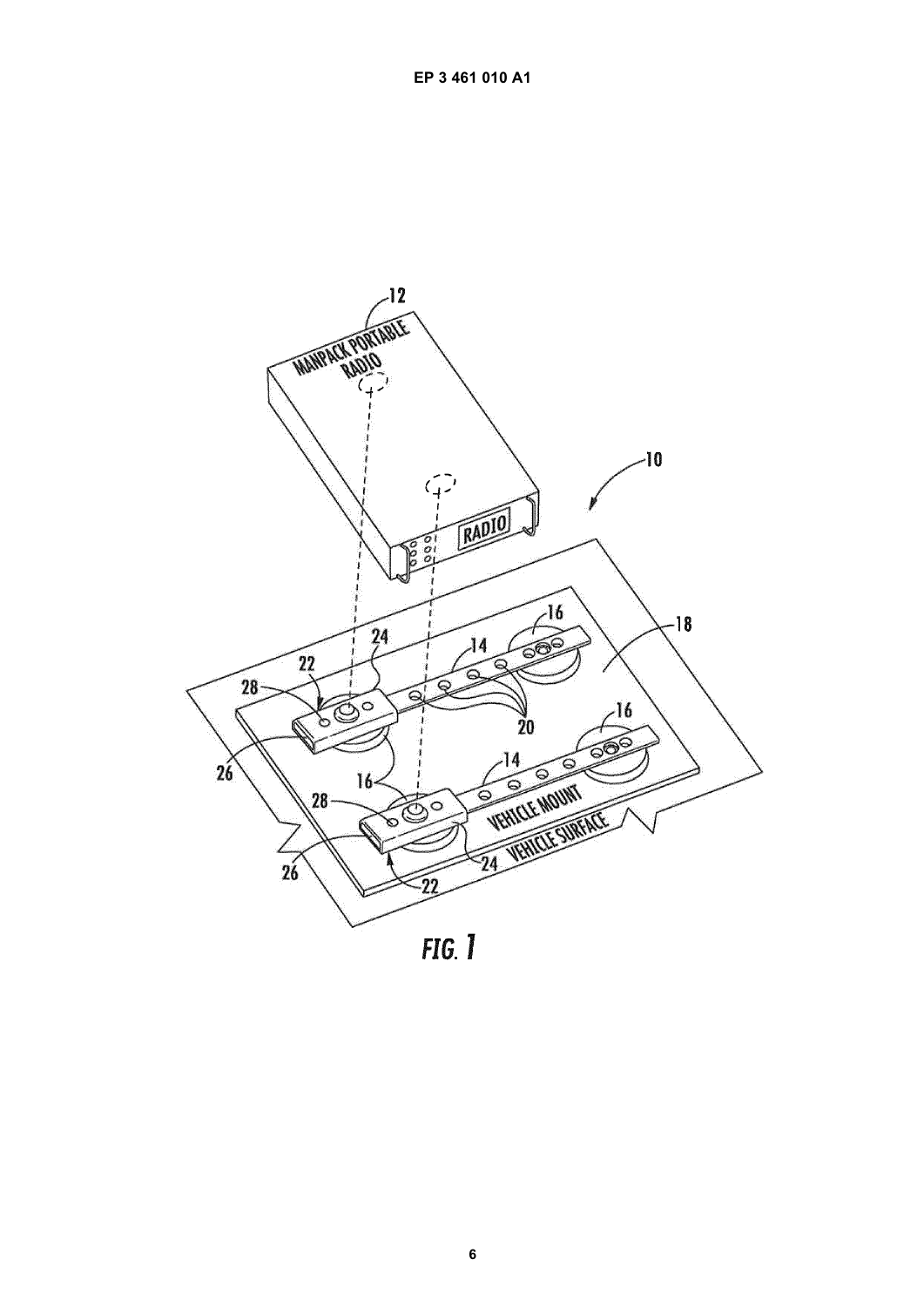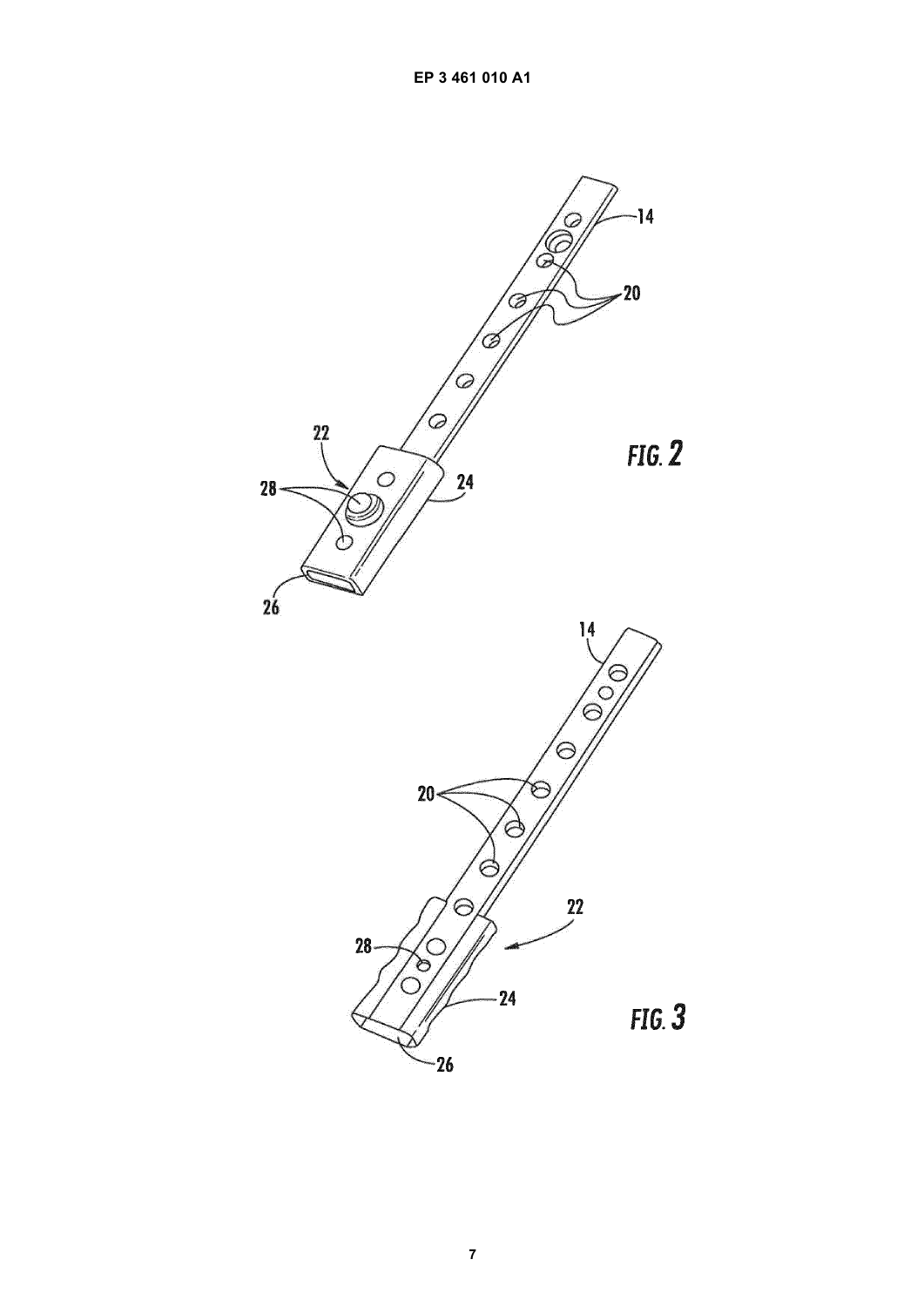**EP 3 461 010 A1**





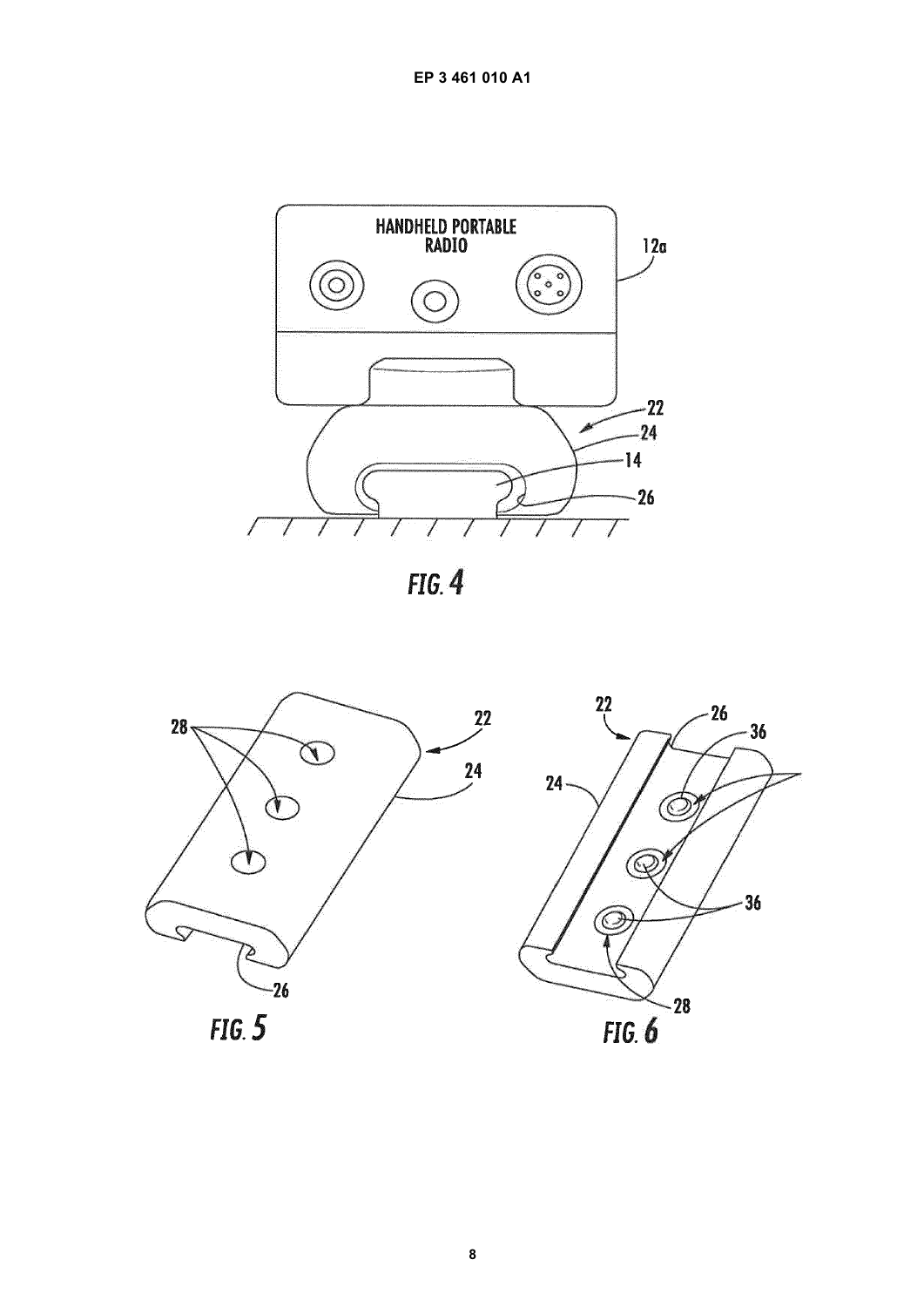

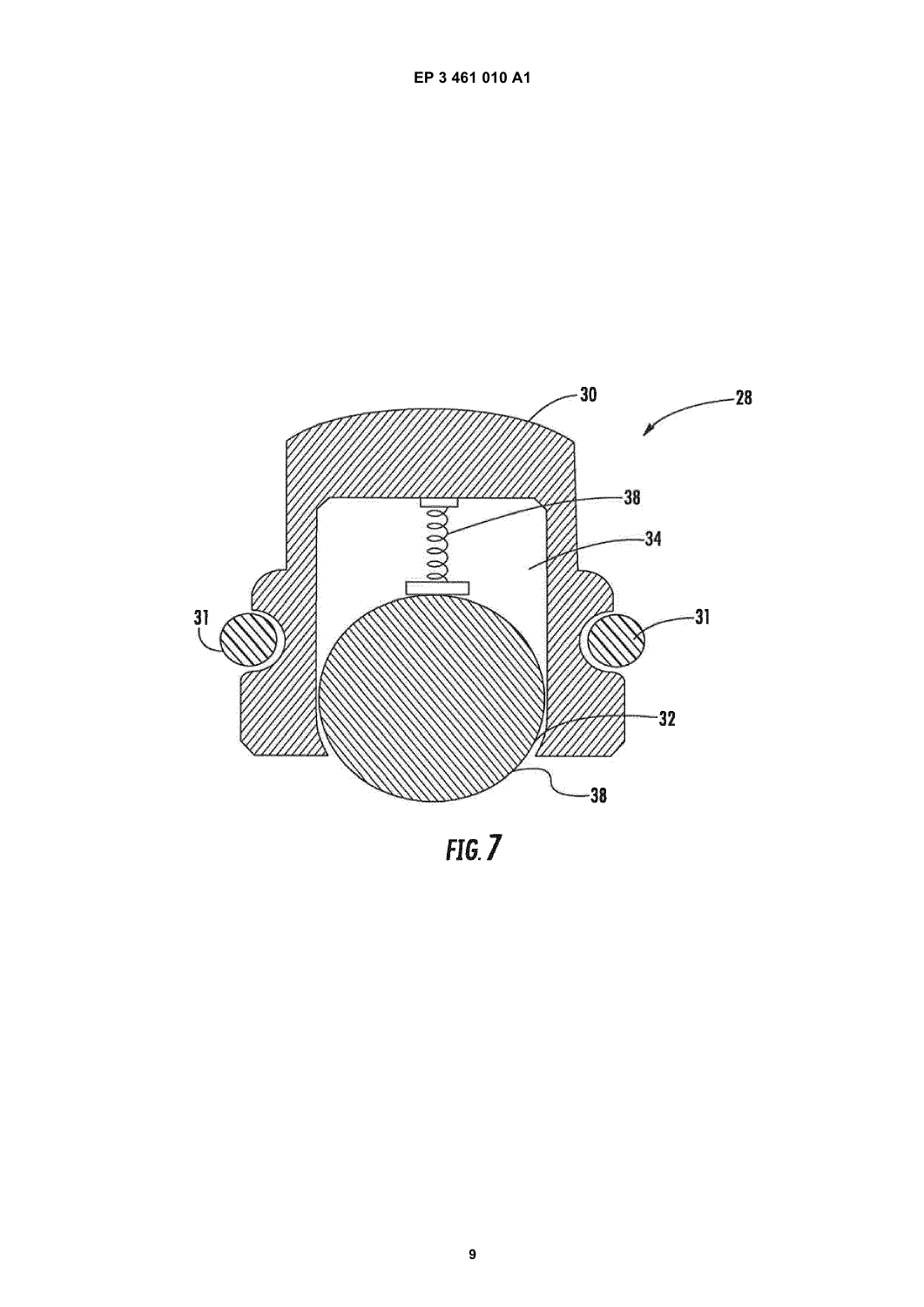

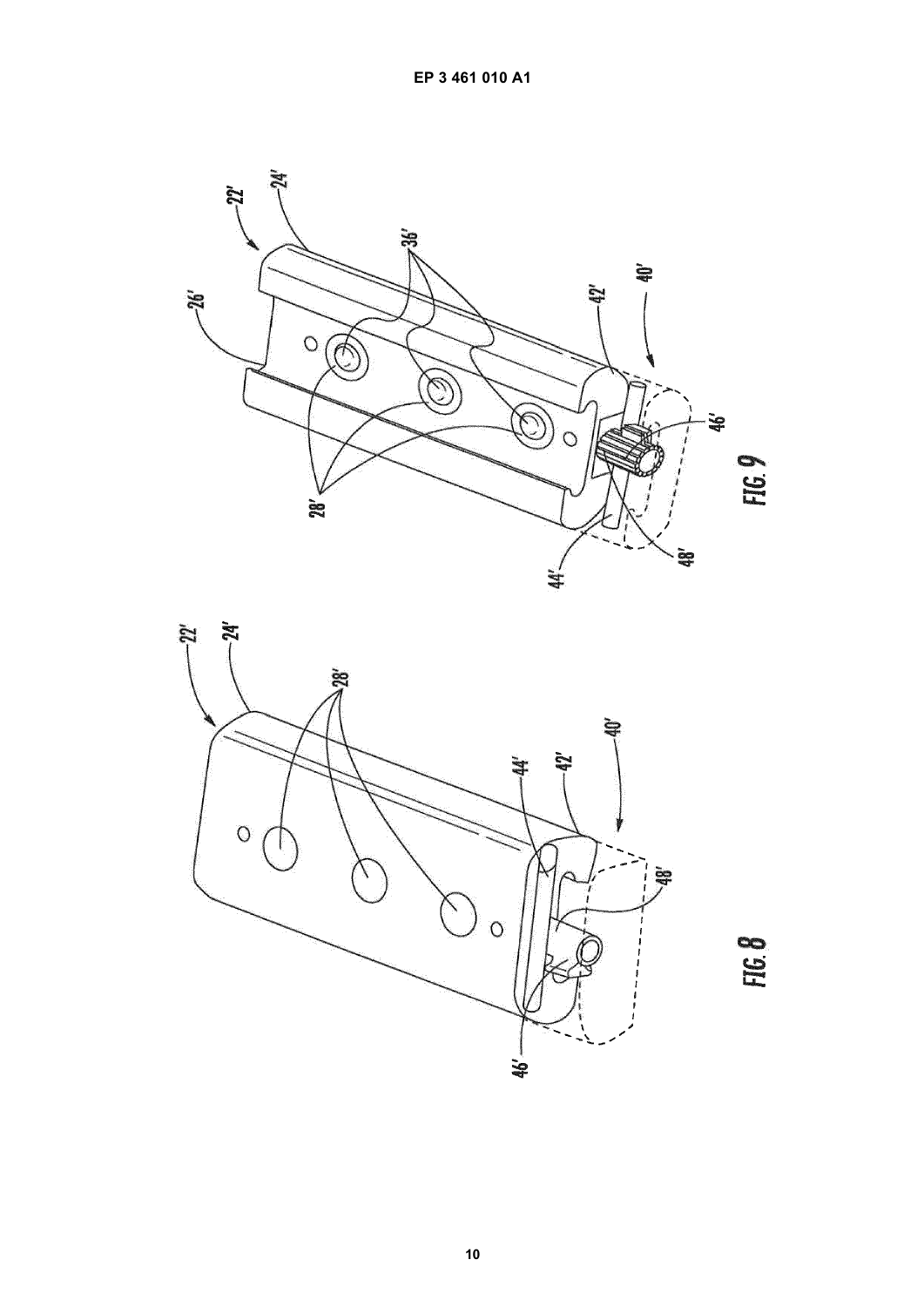

# **EUROPEAN SEARCH REPORT**

**Application Number** EP 18 19 5929

|                                   |                                                                                                                                                                                              | DOCUMENTS CONSIDERED TO BE RELEVANT                     |                                                                                                     |                                                                                                                                                                                                               |                                                                                                   |  |
|-----------------------------------|----------------------------------------------------------------------------------------------------------------------------------------------------------------------------------------------|---------------------------------------------------------|-----------------------------------------------------------------------------------------------------|---------------------------------------------------------------------------------------------------------------------------------------------------------------------------------------------------------------|---------------------------------------------------------------------------------------------------|--|
|                                   | Category                                                                                                                                                                                     | of relevant passages                                    | Citation of document with indication, where appropriate,                                            | Relevant<br>to claim                                                                                                                                                                                          | <b>CLASSIFICATION OF THE</b><br>APPLICATION (IPC)                                                 |  |
| 10                                | X<br>Υ                                                                                                                                                                                       | AL) 23 August 2012 (2012-08-23)<br>figures 2-5 $*$      | US 2012/210624 A1 (SCHNEIDER LLOYD [US] ET 1-4, 7-10 INV.<br>* paragraph [0028] - paragraph [0040]; | 5                                                                                                                                                                                                             | H04B1/3877<br>B60R11/02<br>H04B1/3822                                                             |  |
| 15                                | χ<br>Υ                                                                                                                                                                                       | 11 September 2014 (2014-09-11)<br>figures 7,8, 9, 10 *  | US 2014/252187 A1 (PETROVIC CODY [US])<br>* paragraph [0006] - paragraph [0014];                    | $1 - 4, 7 - 10$<br>5                                                                                                                                                                                          | F41C27/00                                                                                         |  |
| 20                                | χ<br>Υ                                                                                                                                                                                       | [US]) 2 July 2009 (2009-07-02)<br>figures 2, $4 \times$ | US 2009/167634 A1 (HAN TAI-SHENG ANDREW<br>* paragraph $[0039]$ - paragraph $[0044]$ ;              | 6<br>5                                                                                                                                                                                                        |                                                                                                   |  |
| 25                                |                                                                                                                                                                                              |                                                         |                                                                                                     |                                                                                                                                                                                                               |                                                                                                   |  |
| 30                                |                                                                                                                                                                                              |                                                         |                                                                                                     |                                                                                                                                                                                                               | <b>TECHNICAL FIELDS</b><br><b>SEARCHED</b><br>(IPC)<br><b>H04B</b><br>F41C<br><b>B60R</b><br>F41G |  |
| 35                                |                                                                                                                                                                                              |                                                         |                                                                                                     |                                                                                                                                                                                                               | G06F                                                                                              |  |
| 40                                |                                                                                                                                                                                              |                                                         |                                                                                                     |                                                                                                                                                                                                               |                                                                                                   |  |
| 45                                |                                                                                                                                                                                              |                                                         |                                                                                                     |                                                                                                                                                                                                               |                                                                                                   |  |
| 1                                 | The present search report has been drawn up for all claims                                                                                                                                   |                                                         |                                                                                                     |                                                                                                                                                                                                               |                                                                                                   |  |
| 50                                | Place of search                                                                                                                                                                              |                                                         | Date of completion of the search                                                                    |                                                                                                                                                                                                               | Examiner                                                                                          |  |
|                                   | Munich                                                                                                                                                                                       |                                                         |                                                                                                     | 15 February 2019<br>Lindberg, Per                                                                                                                                                                             |                                                                                                   |  |
| PO FORM 1503 03.82 (P04C01)<br>55 | CATEGORY OF CITED DOCUMENTS<br>X : particularly relevant if taken alone<br>Y: particularly relevant if combined with another<br>document of the same category<br>A: technological background |                                                         |                                                                                                     | T: theory or principle underlying the invention<br>E : earlier patent document, but published on, or<br>after the filing date<br>D : document cited in the application<br>L: document cited for other reasons |                                                                                                   |  |
|                                   | O : non-written disclosure<br>& : member of the same patent family, corresponding<br>P : intermediate document<br>document                                                                   |                                                         |                                                                                                     |                                                                                                                                                                                                               |                                                                                                   |  |